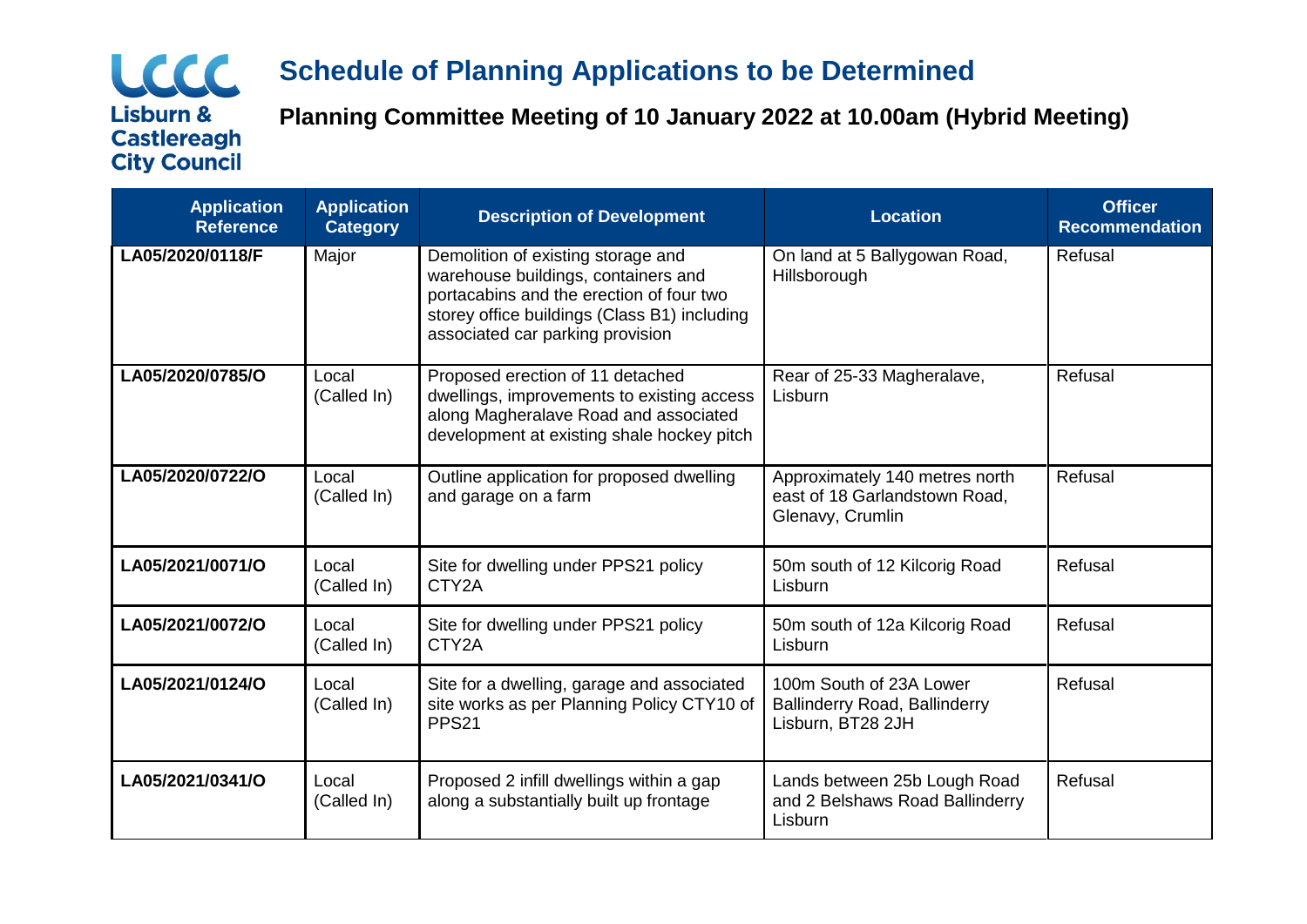## LCCC **Lisburn & Castlereagh City Council**

# **Schedule of Planning Applications to be Determined**

**Planning Committee Meeting of 10 January 2022 at 10.00am (Hybrid Meeting)**

| <b>Application</b><br><b>Reference</b> | <b>Application</b><br><b>Category</b> | <b>Description of Development</b>                                                                                                                                                                              | <b>Location</b>                                                      | <b>Officer</b><br><b>Recommendation</b> |
|----------------------------------------|---------------------------------------|----------------------------------------------------------------------------------------------------------------------------------------------------------------------------------------------------------------|----------------------------------------------------------------------|-----------------------------------------|
| LA05/2021/0891/F                       | Local<br>(Exceptions<br>Apply)        | Proposed change of use and renovation of<br>existing meeting house and stables at<br>Friends Burial Ground, Maghaberry to form<br>2 dwellings one of which is an enabling<br>building for the proposed project | Approximately 350m north of 27a<br><b>Maghaberry Road Maghaberry</b> | Approval                                |

Speaking Requests

#### **Please note that failure to comply with the following criteria will result in an invalid request to speak**:

- 1. Requests to speak on any of the planning applications listed should be received in writing to the Planning Unit or by email to planning@lisburncastlereagh.gov.uk no later than 12 noon on the last working day prior to the scheduled Committee meeting.
- 2. The request should state whether the intention is to speak in support of or in opposition to the relevant planning application. Requests must be accompanied with a written representation of no longer than two sides of an A4 page typed in Arial font, minimum size 10 summarising the points to be addressed and provide supplementary information (to include, for example, photographs or otherwise) in support of your case. The written submission is not intended to replace a speaking note if a speaker wishes to expand on the points raised in the meeting.
- 3. A contact number and email address must be provided to allow individuals to be invited to/participate in virtual meetings.
- 4. Late requests may be accepted by the Chair of the Committee in exceptional circumstances.

### Circulation of Information

- 5. The written representation submitted when registering to speak will be circulated to Members in advance of the Committee meeting. Any written documentation received after this time will **not** be circulated unless it is agreed by the Chair.
- 6. No documentation must be circulated at the meeting to Members by speakers. If speaking remotely the sharing of any media will not be permitted.
- 7. MPs/MLAs and all Members may attend and speak about an application. They will be afforded 3 minutes to summarise the detail of the written representation submitted along with the request to speak. Where more than one elected representative is registered to speak for or against a proposal they are encouraged to seek areas of common ground to avoid duplication of issues and questions. Where possible elected representatives are encouraged to share the speaking time allowed.